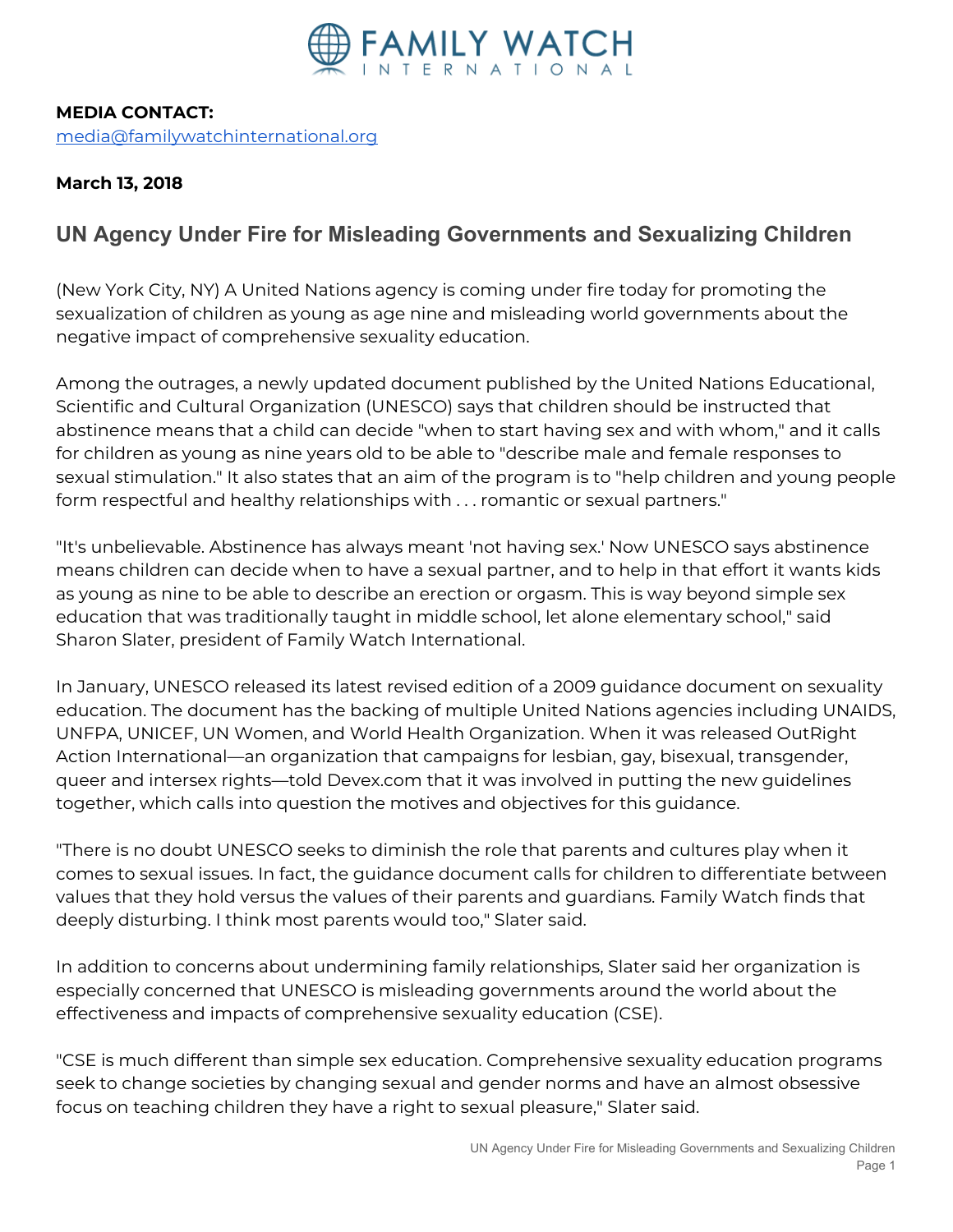

"Last year we tasked researchers with looking at peer-reviewed studies to examine the hard data. They examined 60 of the best studies covering 40 different comprehensive sex education programs used in U.S. public school classrooms. Even we were shocked by the results."

Among the findings of academic peer-reviewed studies on comprehensive sexuality education:

- ❏ No study demonstrated that school-based CSE programs reduces teen pregnancy rates. One study found that comprehensive sexuality education actually increased pregnancy rates.
- ❏ None of the school-based CSE programs showed effectiveness at increasing consistent condom use by teens. (Consistent use is necessary to provide meaningful protection from STDs.)
- ❏ None of the school-based programs showed success at achieving the purported dual benefit of the "comprehensive" strategy—increasing both teen abstinence and condom use within the same teen population.
- ❏ Five of the 40 school-based CSE programs evaluated by the studies produced significant negative effects, such as increases in sexual initiation, recent sex, oral sex, or pregnancy for the target population or a substantial subgroup of teens.

"The UNESCO document falsely claims that abstinence-only programs have 'been found to be ineffective and potentially harmful.' Yet that's not what the data show. The inverse is true—it is comprehensive sexuality education that poses the greater risk, and we have the data to show it," Slater said.

Established by a vote of international leaders in London in 1945 and now based in Paris, UNESCO is a specialized agency of the United Nations whose declared purpose is to contribute to peace and security by promoting international collaboration through educational, scientific, and cultural reforms.

In October the Trump administration announced that the United States will withdraw from UNESCO at the end of 2018. At the time of the announcement the U.S. State Department cited "the need for fundamental reform in the organization."

"Our analysis of [UNESCO's](https://www.comprehensivesexualityeducation.org/wp-content/uploads/UNESCO_2018_CSE_Excerpts-1.pdf) new guidance on CSE underscores the 'cultural reforms' they have in mind including encouraging abortion and promoting the sexualization of children beginning at a young age.' It's no wonder the Trump administration took action," Slater said.

The organization Slater leads, Family Watch International, was founded in the United States in 1999 and is a nonprofit international educational organization in consultative status with the Economic and Social Council of the United Nations.